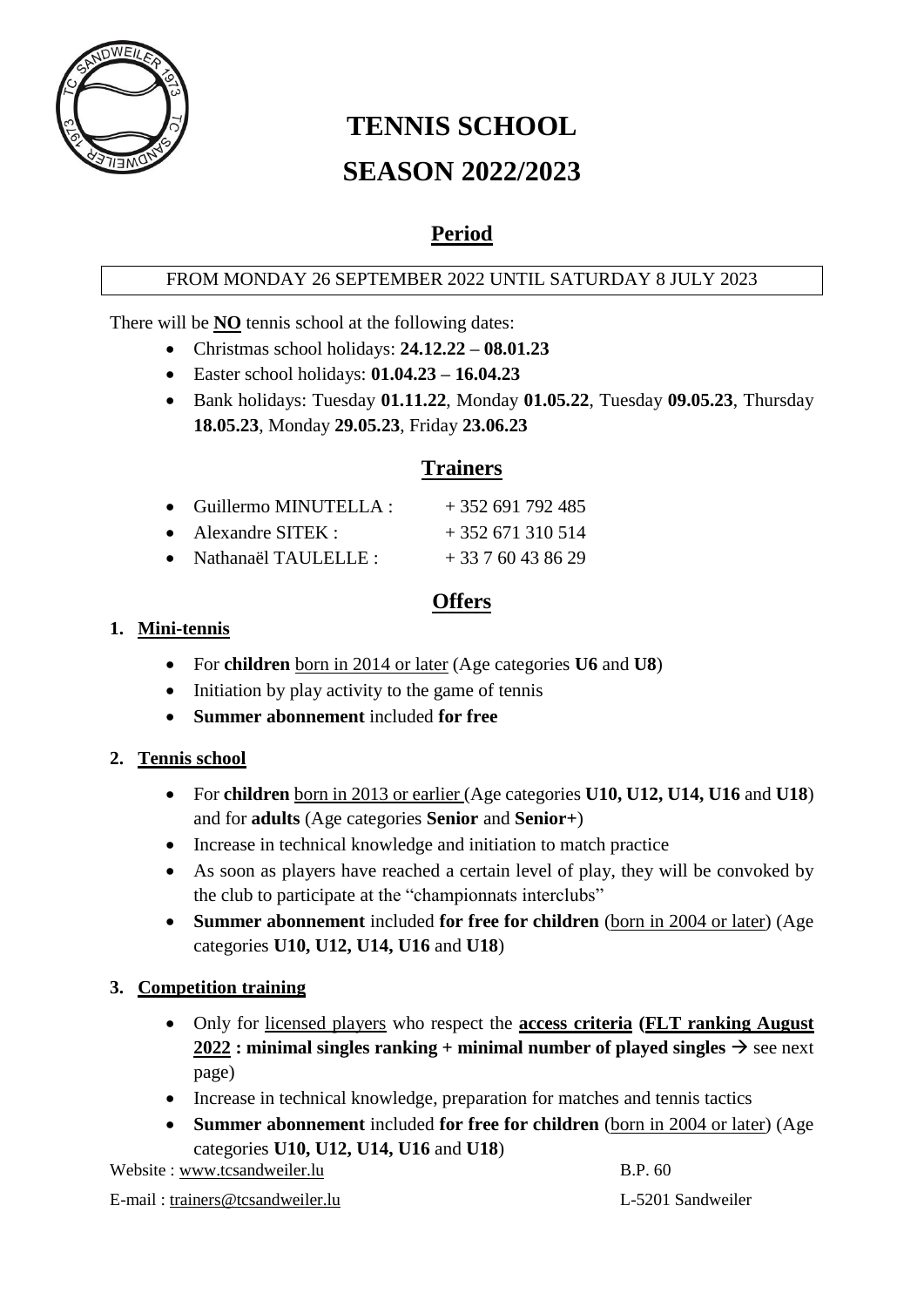## **Access criteria to the competition training**

|              |                       |                                   | <b>Ranking AUGUST 2022</b>                                                         |
|--------------|-----------------------|-----------------------------------|------------------------------------------------------------------------------------|
| Age category | Year of birth         | <b>Minimal singles</b><br>ranking | <b>Minimal number of</b><br>played matches<br>$( = sum of single)$<br>and doubles) |
| U10          | 2012 or 2013          | 6.1                               | 8                                                                                  |
| U12          | 2010 or 2011          | 6.1                               | 10                                                                                 |
| U14          | 2008 or 2009          | 6.1                               | 12                                                                                 |
| U16          | 2006 or 2007          | 5.5                               | 15                                                                                 |
| U18          | 2004 or 2005          | 5.3                               | 20                                                                                 |
| Senior       | Between 1988 and 2003 | 4.4                               | 20                                                                                 |
| Senior+      | 1987 or earlier       | 4.4                               | 10                                                                                 |

## **Price list**

|                    | Mini-     | <b>Tennis</b>  | <b>Competition training</b>                                   |
|--------------------|-----------|----------------|---------------------------------------------------------------|
|                    | tennis    | school         | (see access criteria above!!!)                                |
| 1 lesson per week  | $325 \in$ | $575 \in$      | $425 \text{ }\epsilon$ (ADULTS only, born in 2003 or earlier) |
| 2 lessons per week | $575 \in$ | 975 $\epsilon$ | $675 \in$                                                     |
| 3 lessons per week | $825 \in$ | $1375 \in$     | 925 $\epsilon$                                                |

## **Subscription**

Subscription can **only** be done by completely filling out the following **online registration form** before **11 September 2022:**

**[\\*Subscription form\\*](https://docs.google.com/forms/d/e/1FAIpQLScN81BFUbYZcM12N2l4AeHYibWqWA_zgGdzJdRqqtMG01Jg-g/viewform?usp=pp_url)**

## **Payment**

The schedule of the training lessons and the invoice will be sent to you by e-mail in September. The due amount has to be transferred to the following account at the BCEE:

> Account number: IBAN LU85 0019 2000 0075 9000 Beneficiary: TC Sandweiler Mention: Tennis school (or Mini-tennis) « FAMILY and CHRISTIAN NAME »

IMPORTANT: Training lessons can be cancelled by the club in exceptional cases without reason to compensate the concerned players.